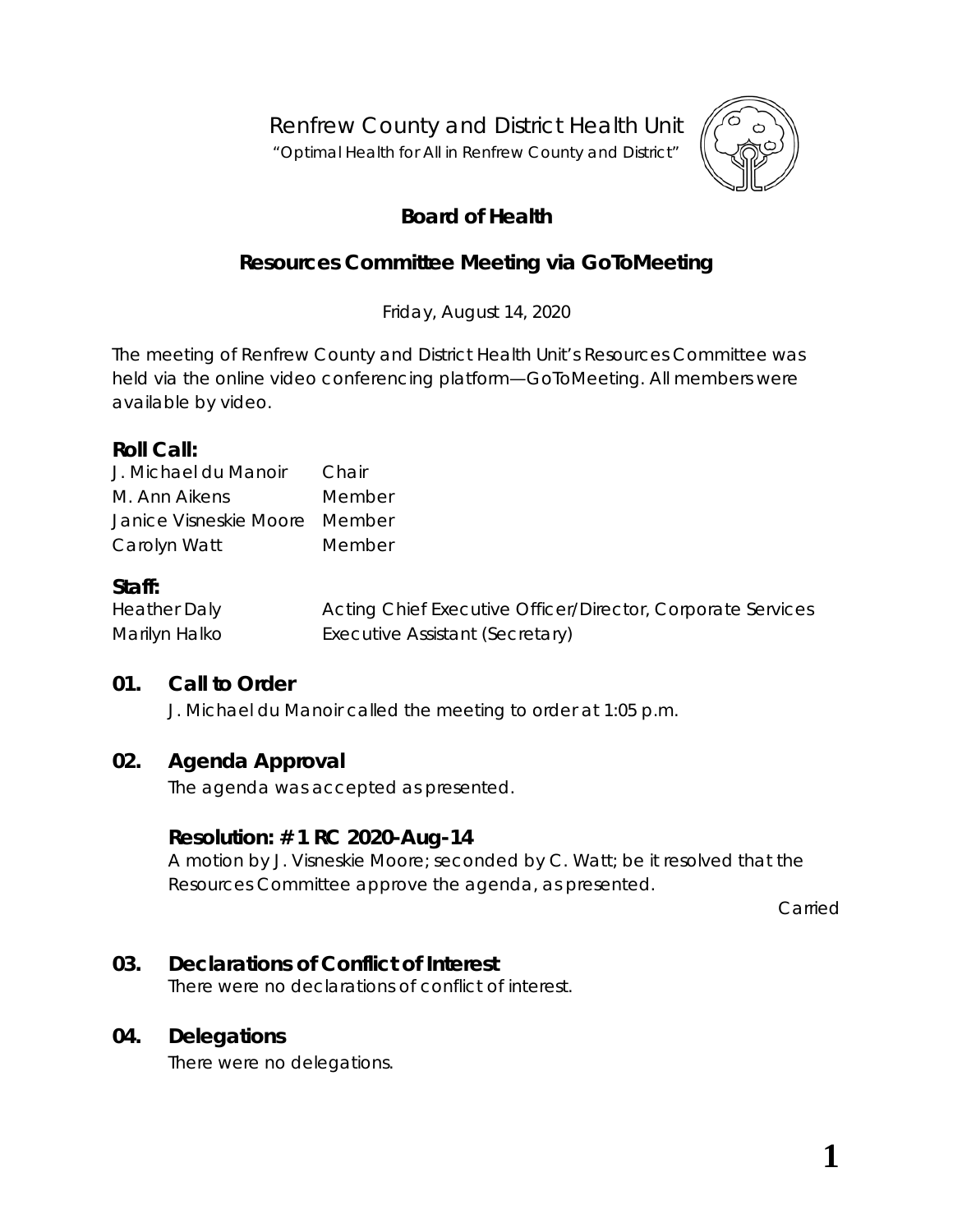## **05. Minutes of Previous Meetings (Approval)**

a. Resources Committee Meeting Minutes 2020-Feb-18 The meeting minutes for the Resources Committee meeting held on Tuesday, February 18, 2020, were approved, as presented.

## **Resolution: # 2 RC 2020-Aug-14**

A motion by J. Visneskie Moore; seconded by C. Watt; be it resolved that the Board approve the meeting minutes from the Resources Committee meeting held on Tuesday, February 18, 2020, as presented.

Carried

### **06. Business Arising**

There was no business arising.

### **07. Correspondence**

There was no correspondence.

### **08. Staff Reports**

H. Daly presented the following report to the Committee:

• **[Briefing Note](https://www.rcdhu.com/wp-content/uploads/2020/12/08.-Briefing-Note-Aug-2020.pdf)** 

Discussion ensued surrounding the items listed below, contained in the *Note*:

a. Renovations at 141 Lake Street: status update and contingency planning discussion

Some of the delays in the renovations are due to base building issues that are not within the scope of the RCDHU tenant fit up.

At 1:24 p.m., Jim Bell connected to the *GoToMeeting*.

Base building issues were addressed by reengineering and redesigning that caused some delays with the project. Solutions have been found that will utilize existing building infrastructure from the adjoining space.

RCDHU has been offered the use of some adjoining space in the building that will be available in January 2021 by the landlord, at no additional cost.

At 1:48 p.m., Jim Bell disconnected from the *GoToMeeting*.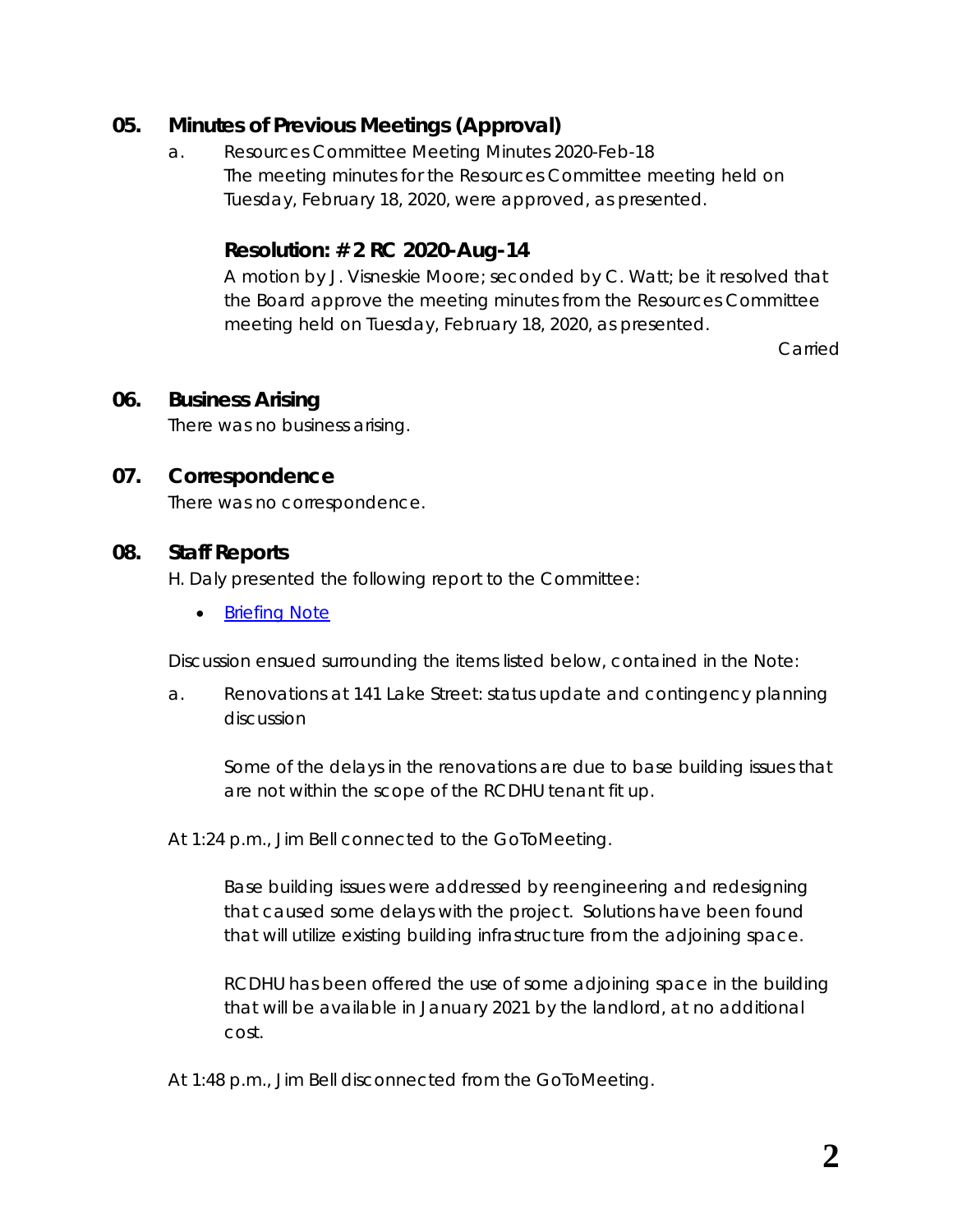It is anticipated that there may be work in progress at the new space, after taking occupancy in November. RCDHU staff will occupy the space with workarounds in place to allow final work to be completed.

b. COVID-19 response Human Resources update/discussion Announced this week by the Province, Health Units will be adding School Nurses to their staffing complement, to assist with COVID-19 response. FTE numbers were not finalized, and funding amounts not yet announced. The recommendation from the Ministry is to initiate recruitment immediately to ensure staff are available for the beginning of the school year.

Report to be prepared as requested at the Special Board meeting held July 28, 2020, consistent with the Executive Committee recommendation —to be reviewed at the Resources Committee meeting scheduled for Friday, September 18, 2020.

c. *GoToMeeting* platform update/discussion RCDHU holds licenses for *GoToMeeting* which is a video conferencing software platform. The Resources Committee used *GoToMeeting* for the first time at today's meeting.

It was agreed that *GoToMeeting* would be used at the Committee's next meeting. Members are sent an invitation with connection to the meeting using the link provided.

H. Daly and M. Halko will create and issue a survey to Board Members to confirm they have access to devices that will successfully connect to *GoToMeeting* and if technical or training support may be required.

d. Cyber insurance

Cyber insurance is required per the Access Agreement with the Ministry for the new CCM (Case and Contact Management) IT platform introduced by the province for Ontario Health Units as part of the COVID-19 response.

Quotes are being obtained for RCDHU cyber insurance costs and will be discussed at the next Resources Committee meeting.

#### e. Ministry funding

No information was available from the Ministry, at the time of the meeting, regarding one-time capital funding, current program funding or COVID-19.